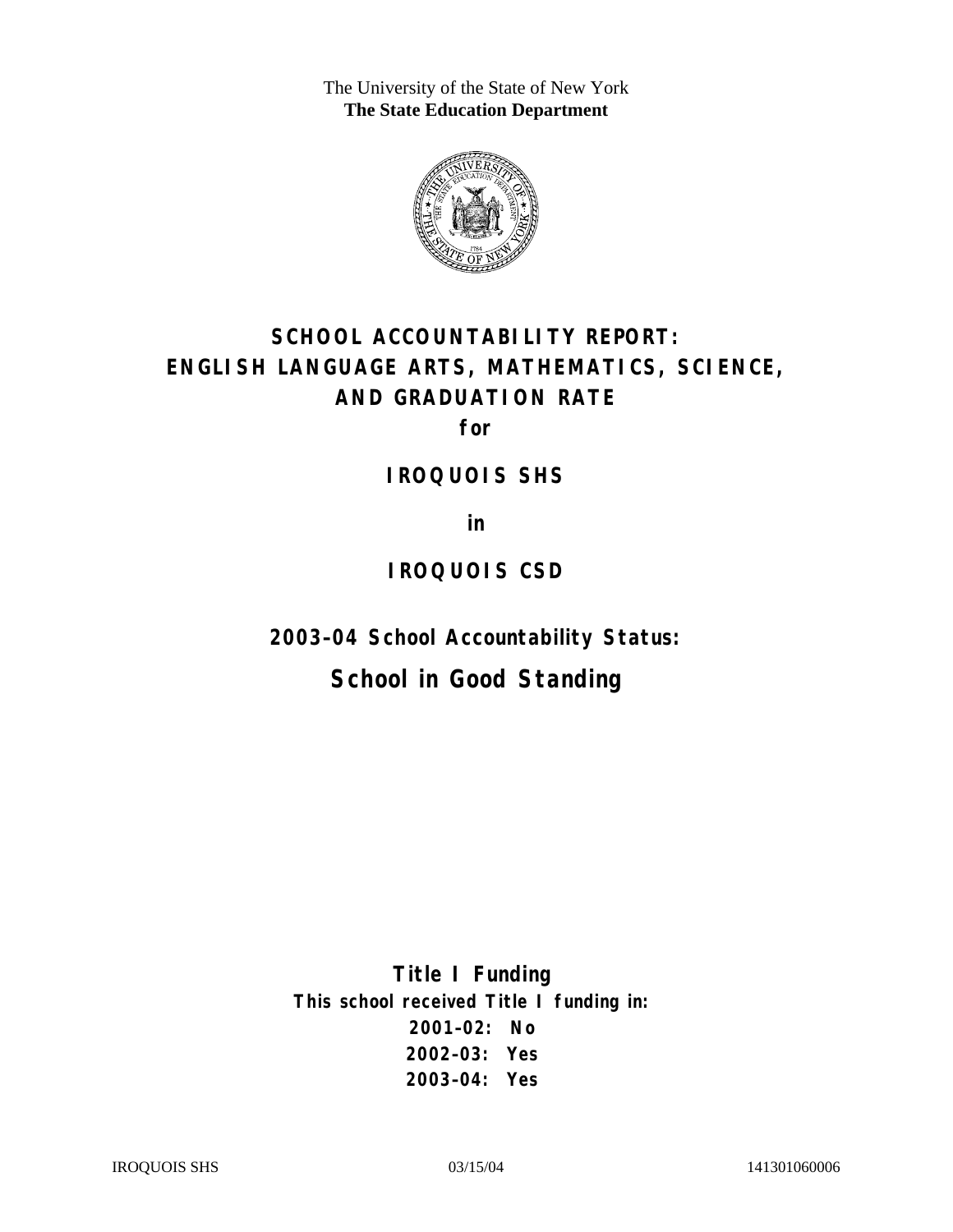#### **District/School Accountability Status Categories**

The list below defines the district or school status categories under New York State's district and school accountability system, which is divided into a Federal Title I component and a State component. A district or school that does not receive Title I funding in a school year does not have a federal status in that year. Schools receiving Title I funds that are not in good standing must provide school choice for their students; those in need of improvement year 2 and beyond must also provide Supplemental Education Services to eligible students. Other consequences for districts and schools not in good standing can be found at: www.emsc.nysed.gov/deputy/nclb/accountability/siinfo.htm. To be removed from any improvement status, a district or school must make Adequate Yearly Progress (AYP) for two consecutive years, or in the case of a School Under Registration Review, achieve the performance targets established for the school by the Commissioner.

**District/School in Good Standing:** A district or school is considered to be in good standing if it has not been identified as a District or School in Need of Improvement, Requiring Corrective Action, Planning for Restructuring, or Requiring Academic Progress, or as a School Under Registration Review.

**District/School Requiring Academic Progress:** Under the State component of New York's accountability system, a district or school that did not make AYP in the same grade and subject for two consecutive years is considered a School Requiring Academic Progress (Year 1) the following year. In each succeeding year that the school fails to make AYP, the year designation is incremented by one.

**District/School in Need of Improvement (Year 1):** A district or school that has not made AYP for two consecutive years in the same grade or subject while receiving Title I funds is considered a District/School in Need of Improvement (Year 1) the following year.

**District/School in Need of Improvement (Year 2):** A District or School in Need of Improvement (Year 1) that does not make AYP in the grade or subject for which it was identified while receiving Title I funds is considered a District or School in Need of Improvement (Year 2) the following year.

**District/School Requiring Corrective Action:** A District or School in Need of Improvement (Year 2) that does not make AYP in the grade or subject for which it was identified while receiving Title I funds is considered a District or School Requiring Corrective Action the following year.

**District/School Planning for Restructuring:** A District or School Requiring Corrective Action that does not make AYP in the grade or subject for which it was identified while receiving Title I funds is considered a District or School Planning for Restructuring the following year.

**School Under Registration Review (SURR):** Schools that are farthest from the State standard and have been determined by the Commissioner to be most in need of improvement are Schools Under Registration Review. These schools must achieve performance targets specified by the Commissioner of Education in their area(s) of identification within a prescribed timeframe or risk having their registration revoked by the Board of Regents.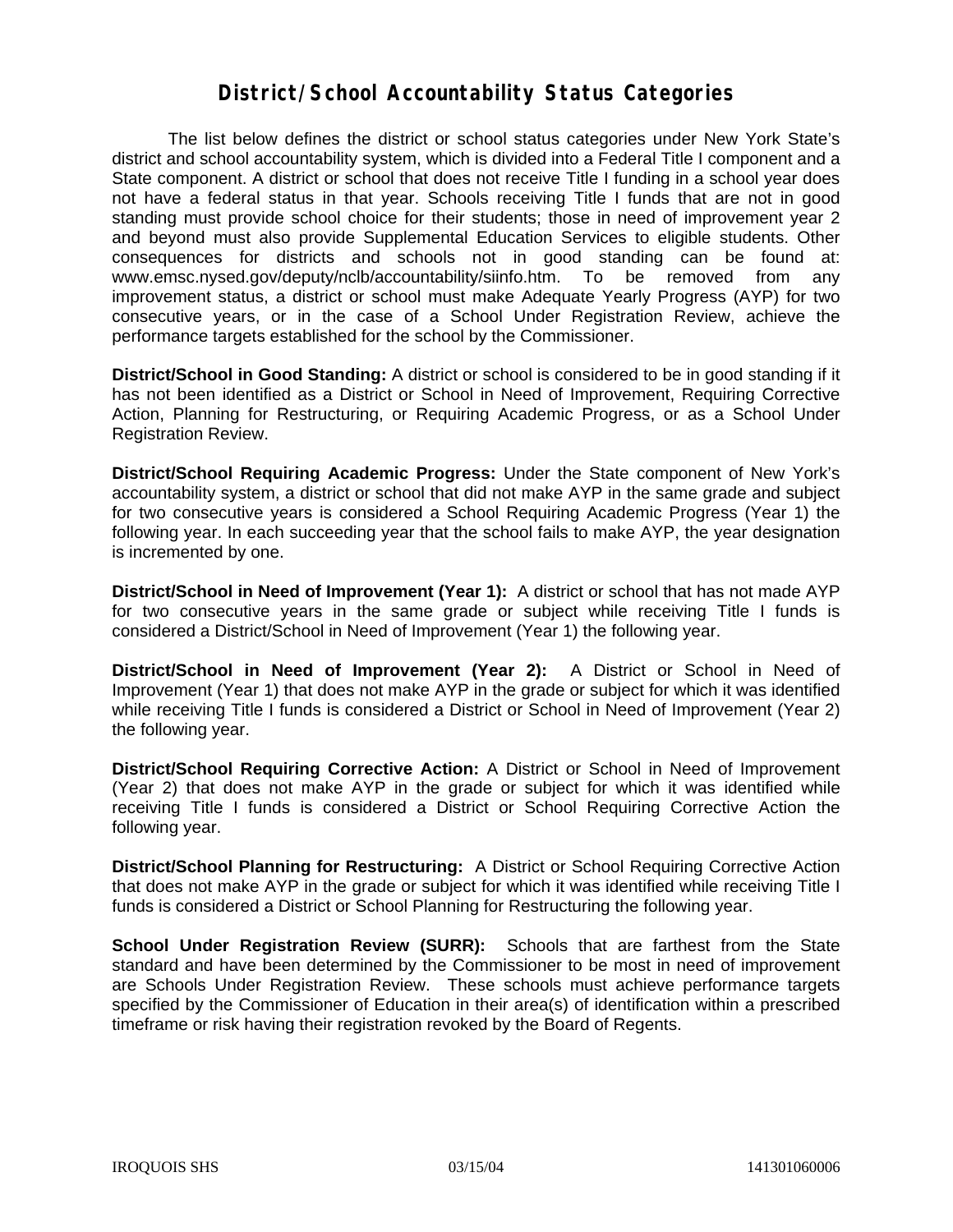### **Secondary-Level English Language Arts**

Definitions of terms, such as Performance Index and Effective Annual Measurable Objective (AMO), are in the glossary, which is the last page of this report.

#### **For a school to make Adequate Yearly Progress (AYP) in 2002–03, every accountability group must make AYP.**

**For an accountability group to make AYP in 2002–03,** it must meet its Effective AMO *or* make safe harbor (*2002–03 Performance* and *Standards*). To meet the Effective AMO, the Performance Index for each group with 30 or more cohort members must equal or exceed the Effective AMO. To make safe harbor, the Performance Index of each of these groups must equal or exceed its ELA safe harbor target *and* the group must meet the graduation-rate qualification for safe harbor. (See the graduation-rate page of this report for further information on meeting the graduation-rate qualification for safe harbor.)

*ELA Safe Harbor Targets:* The secondary-level 2002–03 ELA Safe Harbor Target is calculated by using the following equation: 2001–02 PI + (200 – the 2001–02 PI) <sup>×</sup> 0.10. The 2003–04 ELA Safe Harbor Target is calculated by using the following equation: 2002–03 PI + (200 – the 2002–03 PI)  $\times$  0.10. The 2003–04 target is provided for groups whose PI was below the Effective AMO in 2002–03.

|                                   | 2002-03 Performance*                                        |                      |                  | 2002-03 Standards                   | <b>Made</b>                                                           | 2003-04                                |                                     |
|-----------------------------------|-------------------------------------------------------------|----------------------|------------------|-------------------------------------|-----------------------------------------------------------------------|----------------------------------------|-------------------------------------|
| <b>Accountability Group</b>       | Count of 1999<br>Accountability<br>Cohort<br><b>Members</b> | Performance<br>Index | Effective<br>AMO | <b>ELA Safe</b><br>Harbor<br>Target | Met the<br><b>Graduation-Rate</b><br>Qualification for<br>Safe Harbor | AYP in<br><b>ELA</b> in<br>$2002 - 03$ | <b>ELA Safe</b><br>Harbor<br>Target |
| <b>All Students</b>               | 238                                                         | 195                  | 135              |                                     | Yes                                                                   | <b>Yes</b>                             |                                     |
| <b>Students with Disabilities</b> | 15                                                          |                      |                  |                                     |                                                                       |                                        |                                     |
| American Indian/Alaskan Native    |                                                             |                      |                  |                                     |                                                                       |                                        |                                     |
| <b>Black</b>                      |                                                             |                      |                  |                                     |                                                                       |                                        |                                     |
| Hispanic                          |                                                             |                      |                  |                                     |                                                                       |                                        |                                     |
| Asian or Pacific Islander         | 3                                                           |                      |                  |                                     |                                                                       |                                        |                                     |
| White                             | 233                                                         | 195                  | 135              |                                     | Yes                                                                   | <b>Yes</b>                             |                                     |
| Limited English Proficient        |                                                             |                      |                  |                                     |                                                                       |                                        |                                     |
| Economically Disadvantaged        | 6                                                           |                      |                  |                                     |                                                                       |                                        |                                     |
| Final AYP Determination           |                                                             |                      |                  |                                     |                                                                       | <b>Yes</b>                             |                                     |

\*For schools with fewer than thirty 1999 accountability cohort members, 1998 and 1999 cohort data were combined to determine counts and PIs.

\*\*Groups with a "\*\*" are not required to meet the graduation-rate qualification for safe harbor, because fewer than 30 members in the 1998 graduation-rate cohort were in those groups.

**State accountability status in secondary-level English language arts: School in Good Standing** 

Title I accountability status in secondary-level English language arts: School in Good Standing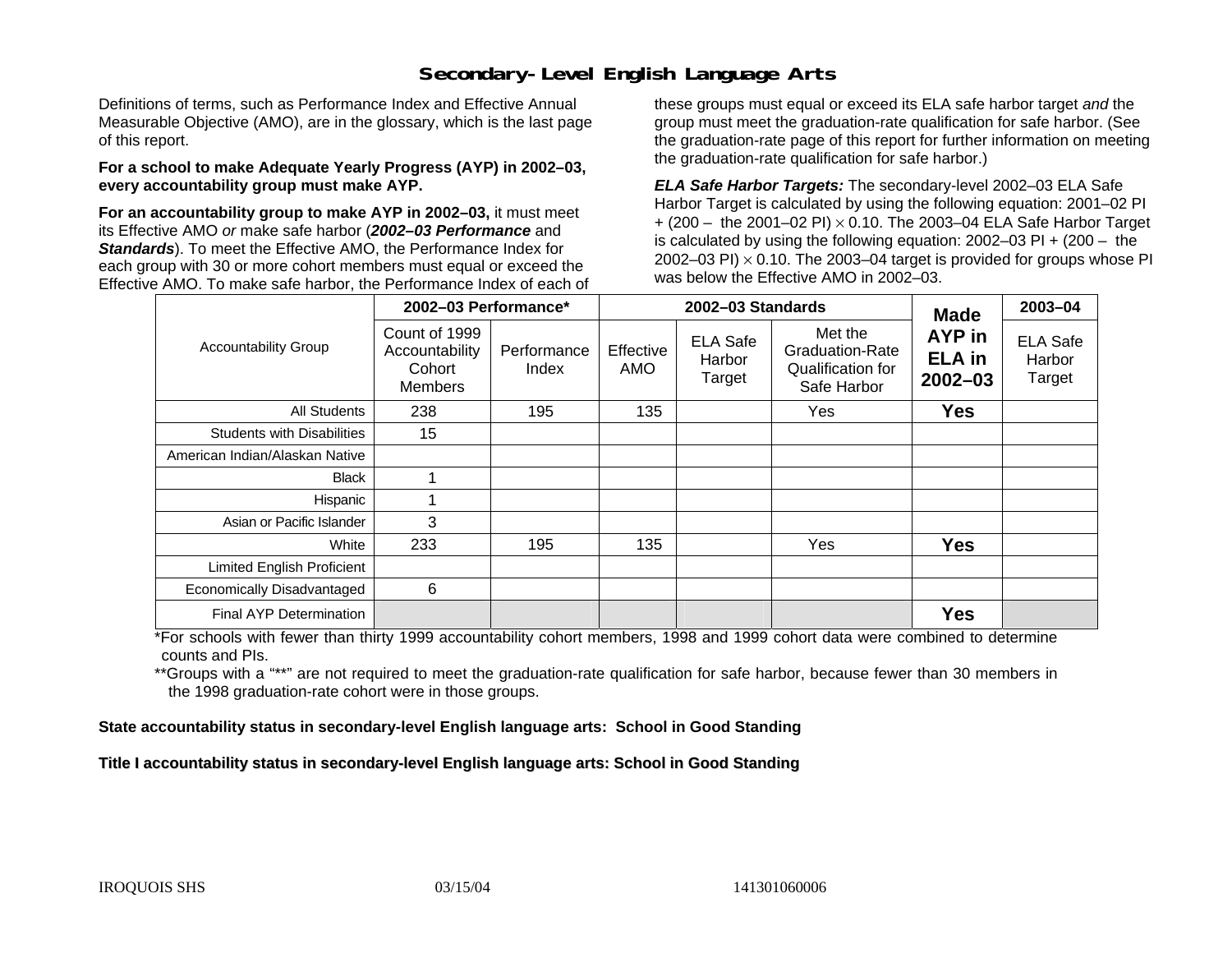### **Secondary-Level Mathematics**

Definitions of terms, such as Performance Index and Effective Annual Measurable Objective (AMO), are in the glossary, which is the last page of this report.

#### **For a school to make Adequate Yearly Progress (AYP) in 2002–03, every accountability group must make AYP.**

**For an accountability group to make AYP in 2002–03,** it must meet its Effective AMO *or* make safe harbor (*2002–03 Performance* and *Standards*). To meet the Effective AMO, the Performance Index for each group with 30 or more cohort members must equal or exceed the Effective AMO. To make safe harbor, the Performance Index of each of these groups must equal or exceed its math safe harbor target *and* the group must meet the graduation-rate qualification for safe harbor. (See the graduation-rate page of this report for further information on meeting the graduation-rate qualification for safe harbor.)

*Math Safe Harbor Targets:* The secondary-level 2002–03 Math Safe Harbor Target is calculated by using the following equation: 2001–02 PI + (200 – the 2001–02 PI) × 0.10. The 2003–04 Math Safe Harbor Target is calculated by using the following equation: 2002–03 PI + (200  $-$  the 2002–03 PI)  $\times$  0.10. The 2003–04 target is provided for groups whose PI was below the Effective AMO in 2002–03.

|                                   | 2002-03 Performance*                                        |                      |                  | 2002-03 Standards             | <b>Made</b>                                                    | $2003 - 04$                      |                               |
|-----------------------------------|-------------------------------------------------------------|----------------------|------------------|-------------------------------|----------------------------------------------------------------|----------------------------------|-------------------------------|
| <b>Accountability Group</b>       | Count of 1999<br>Accountability<br>Cohort<br><b>Members</b> | Performance<br>Index | Effective<br>AMO | Math Safe<br>Harbor<br>Target | Met the<br>Graduation-Rate<br>Qualification for<br>Safe Harbor | AYP in<br>Math in<br>$2002 - 03$ | Math Safe<br>Harbor<br>Target |
| <b>All Students</b>               | 238                                                         | 191                  | 125              |                               | Yes                                                            | Yes                              |                               |
| <b>Students with Disabilities</b> | 15                                                          |                      |                  |                               |                                                                |                                  |                               |
| American Indian/Alaskan Native    |                                                             |                      |                  |                               |                                                                |                                  |                               |
| <b>Black</b>                      |                                                             |                      |                  |                               |                                                                |                                  |                               |
| Hispanic                          |                                                             |                      |                  |                               |                                                                |                                  |                               |
| Asian or Pacific Islander         | 3                                                           |                      |                  |                               |                                                                |                                  |                               |
| White                             | 233                                                         | 191                  | 125              |                               | Yes                                                            | <b>Yes</b>                       |                               |
| Limited English Proficient        |                                                             |                      |                  |                               |                                                                |                                  |                               |
| Economically Disadvantaged        | 6                                                           |                      |                  |                               |                                                                |                                  |                               |
| <b>Final AYP Determination</b>    |                                                             |                      |                  |                               |                                                                | <b>Yes</b>                       |                               |

\*For schools with fewer than thirty 1999 accountability cohort members, 1998 and 1999 cohort data were combined to determine counts and PIs.

\*\*Groups with a "\*\*" are not required to meet the graduation-rate qualification for safe harbor, because fewer than 30 members in the 1998 graduation-rate cohort were in those groups.

**State accountability status in secondary-level mathematics: School in Good Standing** 

Title I accountability status in secondary-level mathematics: School in Good Standing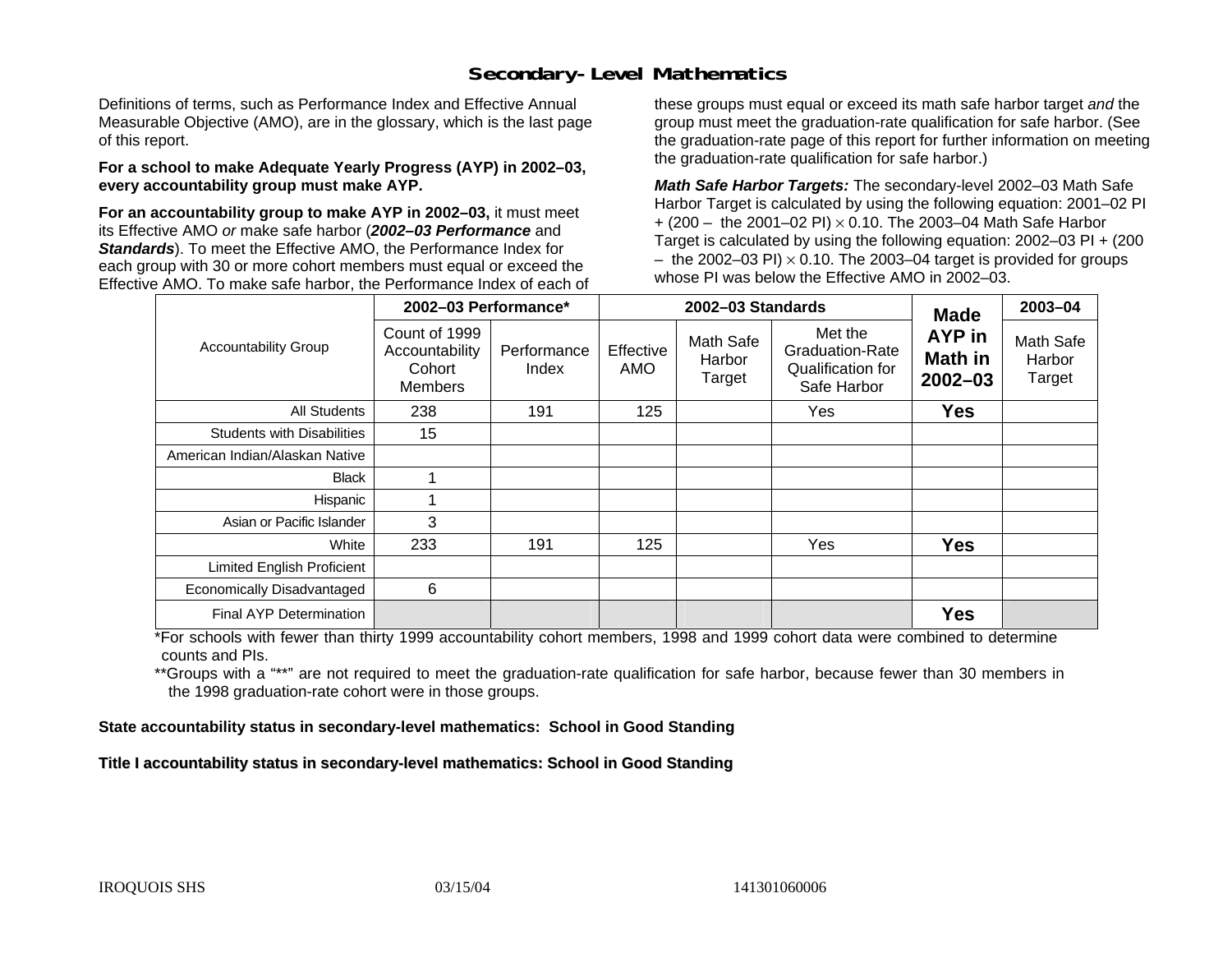### **Graduation Rate**

Definitions of terms, such as Progress Target and Adequate Yearly Progress (AYP), are in the glossary, which is the last page of this report.

*Made AYP in Graduation Rate in 2002–03:* For a school to make AYP in graduation rate, the Percent Earning a Local Diploma by August 31, 2002 for the "All Students" group must equal or exceed the Graduation-Rate Standard or the Graduation-Rate Progress Target.

*Qualification for Safe Harbor in Secondary-Level ELA and Math:* For an accountability group to be considered Qualified for Safe Harbor in Secondary-Level ELA and Math, the Percent Earning a Local Diploma

by August 31, 2002 must equal or exceed the Graduation-Rate Standard or the Graduation-Rate Progress Target for that group.

*Graduation-Rate Progress Targets:* The 2002–03 Graduation-Rate Progress Target is calculated by adding one point to the Percent Earning a Local Diploma by June 30, 2002. The 2003–04 Graduation-Rate Target is calculated by adding one point to the Percent Earning a Local Diploma by August 31, 2002. This target is provided for each group whose Percent Earning a Local Diploma by August 31, 2002 is below the Graduation-Rate Standard in 2002–03. Groups with fewer than 30 cohort members are not subject to this criterion.

|                                   | 2002-03 Performance                                              |                                                          | 2002-03 Standards               |                                           |                                                                             | 2002-03                                                                   | 2003-04                                   |
|-----------------------------------|------------------------------------------------------------------|----------------------------------------------------------|---------------------------------|-------------------------------------------|-----------------------------------------------------------------------------|---------------------------------------------------------------------------|-------------------------------------------|
| <b>Accountability Group</b>       | Count of<br>1998<br>Graduation-<br>Rate Cohort<br><b>Members</b> | Percent Earning a<br>Local Diploma by<br>August 31, 2002 | Graduation-<br>Rate<br>Standard | Graduation-<br>Rate<br>Progress<br>Target | <b>Made AYP</b><br><b>in</b><br><b>Graduation</b><br>Rate in<br>$2002 - 03$ | Qualified<br>for Safe<br>Harbor in<br>Secondary-<br>Level ELA<br>and Math | Graduation-<br>Rate<br>Progress<br>Target |
| All Students                      | 232                                                              | 96                                                       | 55                              |                                           | Yes                                                                         | Yes                                                                       |                                           |
| <b>Students with Disabilities</b> | 9                                                                |                                                          |                                 |                                           |                                                                             |                                                                           |                                           |
| American Indian/Alaskan Native    |                                                                  |                                                          |                                 |                                           |                                                                             |                                                                           |                                           |
| <b>Black</b>                      |                                                                  |                                                          |                                 |                                           |                                                                             |                                                                           |                                           |
| Hispanic                          |                                                                  |                                                          |                                 |                                           |                                                                             |                                                                           |                                           |
| Asian or Pacific Islander         |                                                                  |                                                          |                                 |                                           |                                                                             |                                                                           |                                           |
| White                             | 231                                                              | 96                                                       | 55                              |                                           |                                                                             | Yes                                                                       |                                           |
| Limited English Proficient        |                                                                  |                                                          |                                 |                                           |                                                                             |                                                                           |                                           |
| Economically Disadvantaged        | 20                                                               |                                                          |                                 |                                           |                                                                             |                                                                           |                                           |
| Final AYP Determination           |                                                                  |                                                          |                                 |                                           | Yes                                                                         |                                                                           |                                           |

#### **State accountability status for graduation rate: School in Good Standing**

Title I accountability status for graduation rate: School in Good Standing